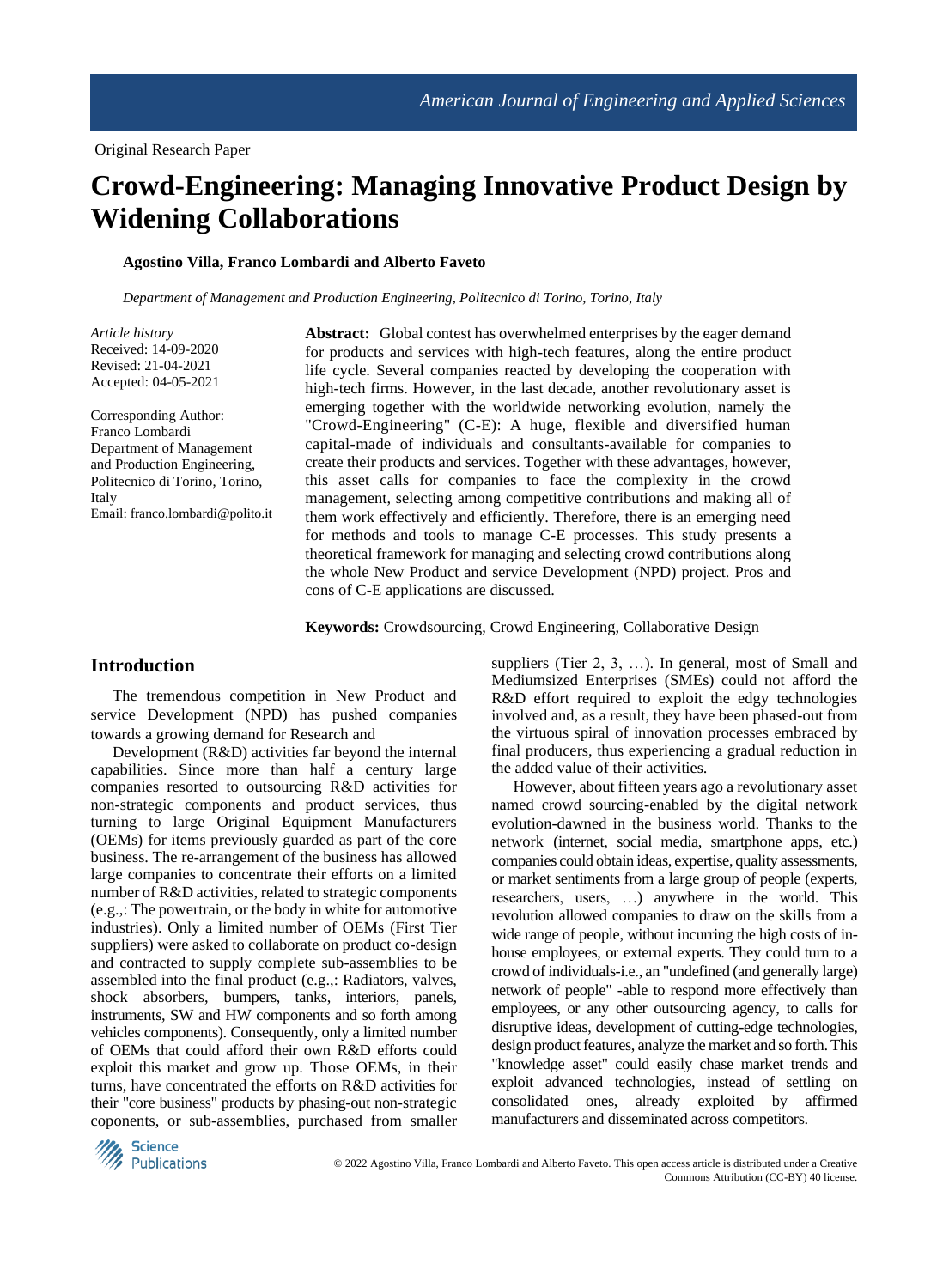Despite these benefits, the crowdsourcing approach may show severe drawbacks over the project management, particularly when NPD involves deeper engineering activities made of several structured tasks. Starting from the call for contributions, up to the integration of usable works into a coherent product, the crowdsourcing management of engineering developing activities faces a higher level of complexity, asking for new tools and methodologies to turn the "knowledge resource" flows into successful businesses.

#### *On Crowdsourcing and Crowd-Engineering*

A crowdsourcing project may include several kinds of activities. E.g., before the implementation of new features in a product (mobile phones apps, etc.) companies can turn to the crowd and farm for marketing data, or opinions from focus groups, including a variety of cultural and socioeconomic backgrounds.

Besides, a relevant aspect of crowdsourcing concerns the crowd motivation and cost. People can be involved in crowdsourcing work as paid freelancers.; in other circumstances, people prefer to perform small tasks on a voluntary basis. Even if some authors express some doubts about the reasons that pushes people to contribute to crowdsourcing, some other authors (Tran *et al*., 2012) pinpoint a variety of incentives, such as the economic reward, the reputation, the job opportunity, or the desire to contribute to a valuable project. Most of the time, however, a token for the participation in the call, even in case of rejected contributions, has been considered.

In particular, this is the case of Crowd-Engineering (C-E), where "call-for-solutions" to engineering problems are issued and crowd tasks may be burdensome. Application fields can range from software development-including website creation and/or transcreation-to manufacturing, machines and product design (Mao *et al*., 2015; Ketonen-Oksi *et al*., 2014).

An evident distinction is needed between the "call forideas" and the "call-for-engineering". To solve for several engineering problems-with reference to advanced sectors such as space exploration, or health care-challenging ideas are needed first, usually relying on a large number of scientists and designer, internal or external to the organization (Stöhr, 2003). Only when ideas are explored, chosen and settled, effective engineering solutions can be expanded and detailly checked, together with costs, lead times and supplier availabilities. To this purpose, a consistent set of "calls-for-engineering" should be issued to exploit the ideas and develop the new product/service.

Even traditional organizations-where human actors are assumed to cooperate face to face-require a strong effort to manage engineering activities involved in NPD, so that heuristic management approaches have been developed for specific sectors. As an example, aerospace industry has adopted formal methodologies based on System Engineering (described in ISO TR 14062 standards) that split the whole process in six phases, at least: Planning, Conceptual Design, Detailed Design, Testing, Production Launch and Product Review. The practitioner-oriented management standards usually emphasize the importance of the multidisciplinary domain and the need for defining a clear Work Break-down Structure (WBS) of the NPD process well in advance, by re-iterating trial and error steps to fix sub-optimal design specifications at each development phase and minimize divergences among Work Packages.

Also, several IT and math tools have been developed to integrate engineering-management theoretical models (e.g.,: Engineering Design, System Engineering, Concurrent Engineering, Simultaneous Engineering, Project Management, Knowledge Management, etc.) within the legacy IT environments – i.e., Computer Aided Design (CAD), Computer Aided Engineering (CAE), Computer Aided Manufacturing (CAM), Computer Aided

Assembling/disassembling (CAx), Product Data Management (PDM), etc. – thus resulting in a suite of collaborative-software applications that support the NPD management across the whole product life, from the cradle to the grave, i.e., the Product Lifecycle Management (PLM).

In case of C-E, the process management complexity increases furtherly, because of both: The need for attracting many competitors and selecting the actual contributors among them, from one side; as well as the cultural barriers preventing from contributors to cooperate straightforwardly, as they are not necessarily trained to work together within a unique methodological framework and the same legacy IT environment.

According to Burnap *et al*. (2017), in C-E projects the C-E Managing quality may strongly affect the overall result.

Every engineering problem involves a careful selection of both the "Contributors" and the contributions themselves for the NPD, whose parts/components/concepts have been presented in the "call for contributions" by the C-E process Management Center (herewith denoted C-E Managing).

To avoid a confused presentation of the project objective to be achieved with the help of many contributors, the call for engineering process must have a clear formulation, along with some basic characteristics (Villa and Taurino, 2019).

As an example, let's assume that a company takes the decision to restyle and introduce innovative features into an existing product, properly described in terms of functions and components. To identify and assess alternative ideas and manufacturing processes, the C-E Manager is asked to disseminate a "call for contributions", according to the following rules:

i. Establishing the organization to manage the new design approaches (i.e.,: Types of ideas, concepts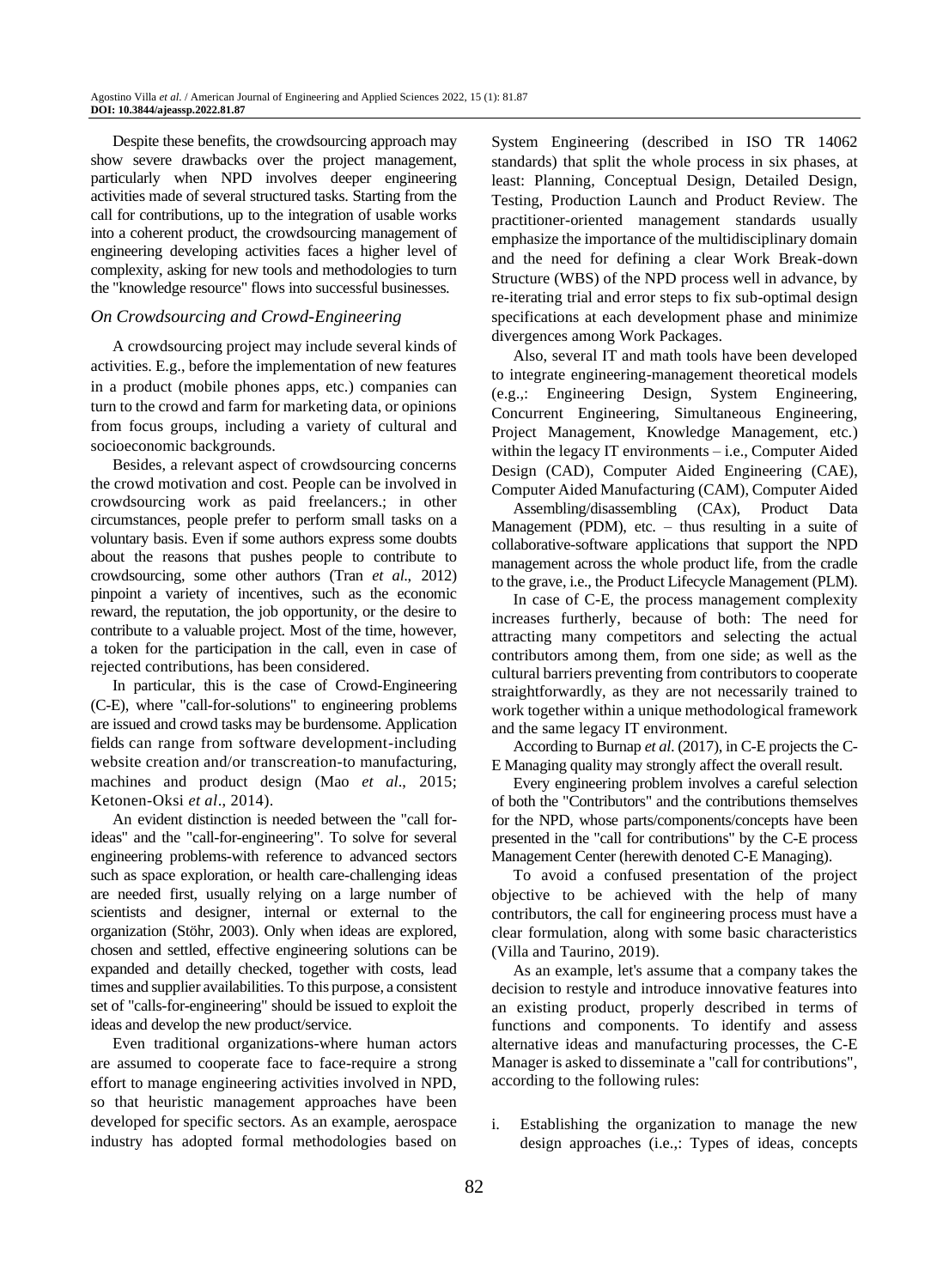and/or suggestions the company is seeking for the co-creation of the focused product features)

- ii. Enabling the exploitation of new data and concepts for the next generation products, through exchanges based on new standards and open-source tools
- iii. Defining and organizing an efficient set of procedures to collect, select, integrate contributions and obtain a good match between the selected contributions and the desired scheme of the innovative product features

#### *Criteria for C-E Contribution Selection*

As outlined above, the C-E managing activity is defined as a set of techniques and procedures for searching and collecting a large variety of contributions from the "crowd" and organize them into the product. To this purpose, the C-E manager needs:

- To solicit an adequate set of contributions from the crowd
- To evaluate and select the contributions
- To integrate the selected contribution/s into the more detailed set of features for the new release of the developing product

Therefore, the C-E manager is required to organize and sequentially implement the steps, or development phases, necessary to pursue these three conceptual objectives. In the first step, the C-E manager must disseminate a clear piece of information on the project goals to a suitable set of potential contributors. Such a piece of information must include the declaration of the evaluation metrics for expected contributions made of different indicators (Villa and Taurino, 2019), as listed below.

- a) A "measure of novelty", to assess the potential "disrupting" outcomes from the contribution, as well as the possible breakthrough features that could be included in the NPD. As it is one of the most critical assessments, the C-E Manager must clearly point out what does the company expect in terms of "new ideas and concepts" and what is to be considered acceptable, or not
- b) A "measure of usefulness", to assess the usefulness of the contribution related to both the Engineering problem to be solved and the project objective to be achieved
- c) A "measure of coherence", to assess the capability of the contribution to generate information/data/or product features that are consistent with other product elements and/or manufacturing constraints included in the NPD process
- d) a "measure of similarity", which is needed in case of two or more contributions with similar concepts, ideas, organization hints, etc. Obviously, duplicated ideas are not useful at all for the E-C Manager, who

should select only some parts, or none of the duplicated contributions

- e) A "measure of complementarity", which occurs when two or more contributions present ideas or concepts that can be easily merged. In such cases, the E-C Manager should merge the contributions, or part of them, by redefining a unique one, possibly shared among the proposers
- f) A "measure of the reward", to assess the rewards for the participants. The rewards will be different in the case of an innovative, active and even complementary contribution and-provided that not all the contributions are accepted-a fixed token for the rejected ones is also suggestable to encourage the participation of the crowd. Conversely, to avoid many useless contributions and not to pay for them, sometimes, a preliminary selection of the participants could be useful. Nevertheless, the selection should rely on the unbiased assessment of potential contributors. To include/reject a potential contributor a priori within/from the pool of participants, the C-E Manager should also rely on some objective rules: A very simple one is based on the number of times that a participant provided unsuccessful works in previous calls

Upon receipt of the works from each contributor, in the second Phase the C-E Manager shall start the evaluation and select the contributions, adopting criteria from (a) to (e). In theoretical terms, this problem could be approached as a multi-criteria decision analysis one, such as Analytic Hierarchy Process (Saminathan and Hemamala, 2017), Analytic Network Process (Schniederjans and Garvin, 1997), Goal and Mixed-Integer Programming (Meade and Presley, 2002), Data Envelopment Analysis (Selen and Hott, 1986) and the Fuzzy Set theory (Cooper *et al*., 2011).

## *A Practice-Oriented Crowd Engineering Model*

As a matter of fact, the pool of C-E potential contributors can be thought of as a set of suppliers able to provide the required materials and services to a "make-to-order" manufacturer. In this perspective, a parallelism between the pool of C-E participants and the pool of material/service suppliers can be easily seen, where the performance of the enterprise largely depends on supplier performances. In our case, a methodological approach-similar to the Supplier Relationship Management (SRM)-is needed to organize all the firm interactions with third parties, providing engineering services that support the NPD process. By digging into the similarity, a lot of analogies could be found in the management of potential suppliers, including the evaluation of their performances and the capability to meet the manufacturer demand.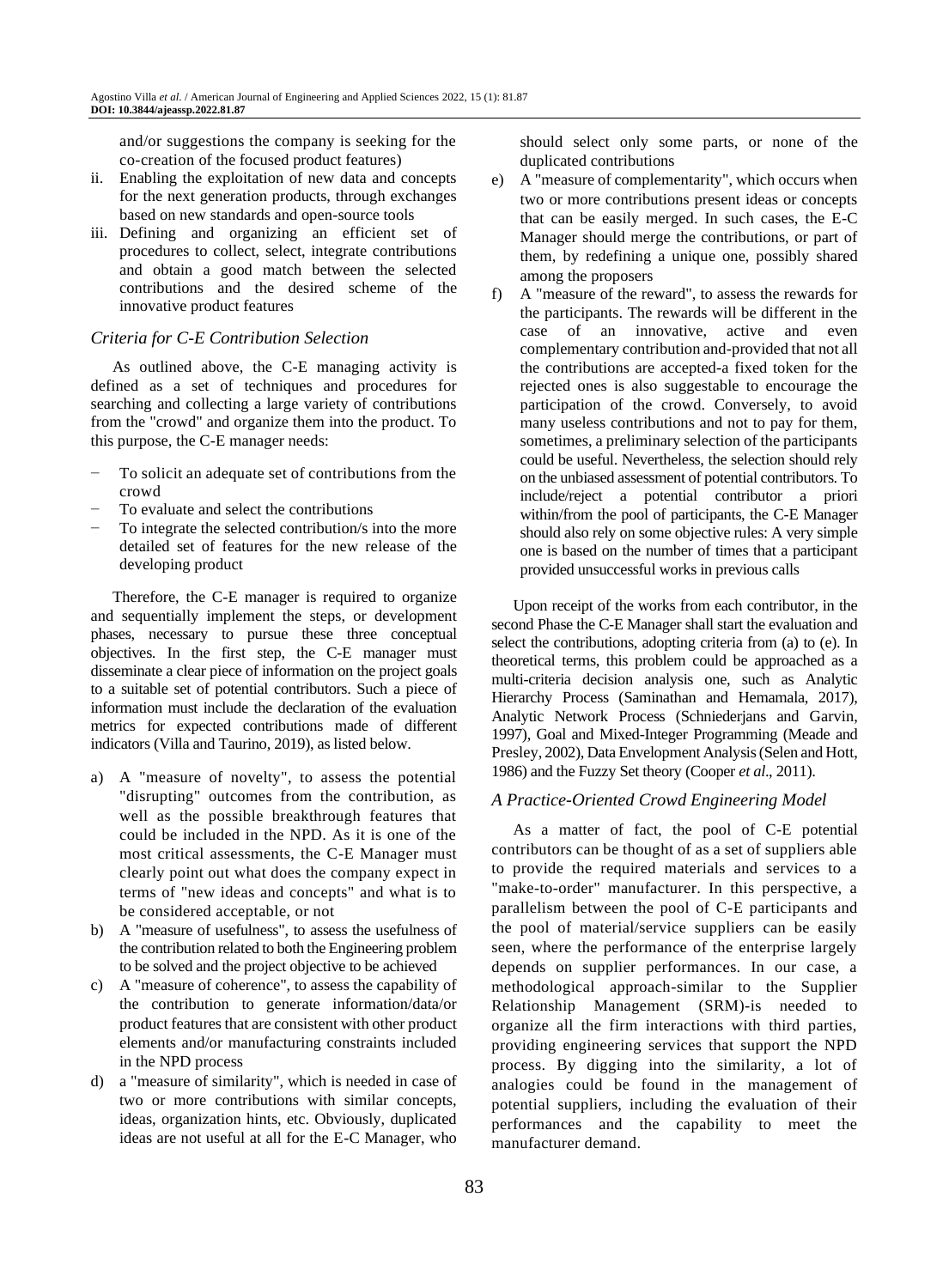To this purpose, the SRM model presented by Saminathan and Hemamala (2017) could be usefully adopted and reformulated as a Crowd Engineering practical scheme. Consequently, the following relations respectively hold (with reference to Table n° 1) between involved actors, as well as between the set of NPD phases and the corresponding set of SRM selection and ordering steps.

Like SRM, also C-E requires an effective collaboration between the C-E Manager and all involved contributors (suppliers) by sharing profits and

achieving win-win results. This collaboration can be obtained by adopting the C-E scheme represented in Fig. 1 that is just the representation of the correspondences in Table 1.

This scheme is self-explanatory, even if some considerations and comments could be useful.

Inputs to the scheme are the contributions sent by the crowd, the large number and types of pre-selected actors, able to supply innovative ideas and/or solutions.



**Fig. 1:** The SRM-based scheme of C-E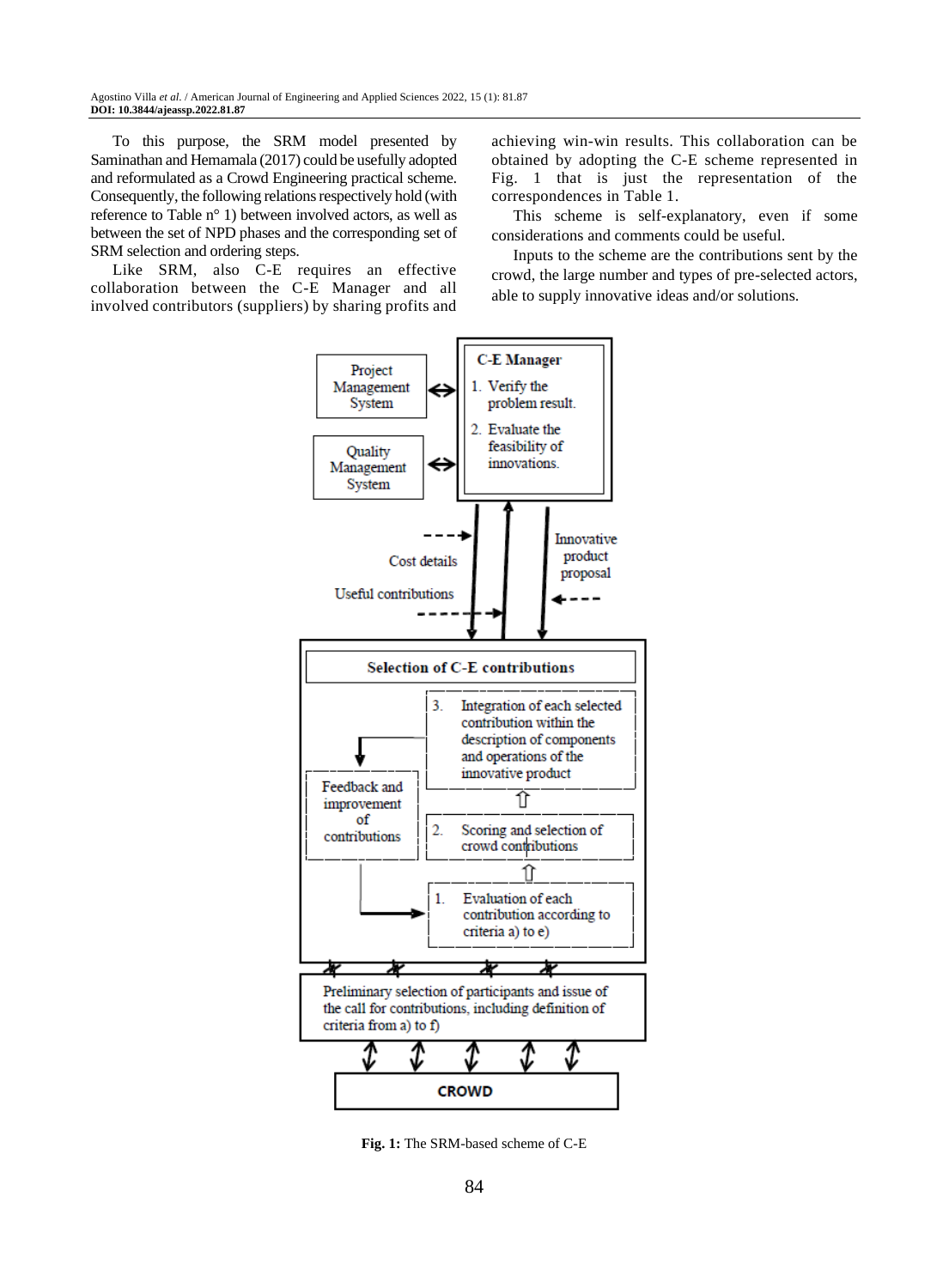| <b>Table 1:</b> Relation between C-E and SRM selection. |  |  |  |  |  |  |
|---------------------------------------------------------|--|--|--|--|--|--|
|---------------------------------------------------------|--|--|--|--|--|--|

| $C$ -E selection                                       | <b>SRM</b> selection                                     |  |  |
|--------------------------------------------------------|----------------------------------------------------------|--|--|
| Actors:                                                | Actors:                                                  |  |  |
| <b>Contributors</b>                                    | Suppliers                                                |  |  |
| Manager (with clear view of the innovation)            | Producer (with clear view of the final product)          |  |  |
| Phase1. Identify contributions                         | Step 1. Specify the purchase strategy                    |  |  |
| Phase 2. Select the useful contributions               | Step 2. Evaluate the supplier performance                |  |  |
| Phase 3. Integrate the selected contributions into the | Step 3. Make collaborative-integrated the Suppliers with |  |  |
| innovative product description                         | respect to the final product                             |  |  |
| Phase 4. Evaluate the global set of                    | Step 4. Evaluate the feedback from the producer.         |  |  |
| contributions. IF necessary, iterate                   | IF necessary, iterate                                    |  |  |

The "*heart*" of the C-E Management framework is the Selection of Contributions made of three main steps:

- (1) Evaluation of each contribution and selection of each one useful by associating it a "measure of usefulness" that represents the coherence of the contribution with the project goal and a "measure of complementarity" for each pair of contributions (as defined above)
- (2) Integration of each selected contribution within the description of the parts (components) and operations (of production) of the innovative product to be created
- (3) Evaluation of the overall correspondence among the selected contributions and all parts and all operations of the aforementioned innovative product

The C-E Manager will operate, as shown in the final block of the scheme, with the following scope:

- (4) Verifying the problem result, that is an admissible global correspondence among the selected contributions and all parts and all operations of the innovative product
- (5) Evaluate the real feasibility of the ideas of innovative product obtainable from the aforementioned integration, having clear in mind that different utilization of the contributions are possible even though they will give rise at about the same final product
- (6) Evaluate costs and revenues in each alternative of contributions' sets to produce the innovative product, among the feasible ones
- (7) Evaluate the usefulness and the cost of every useful received contribution, to give some profit to Actors who have helpfully responded to the call

To really implement his/her functions and take the necessary decisions on the received contributions, the C-E Manager will use the following inputs: The useful contributions from crowd, already selected; and proposals/ideas for developing the final product, innovative, both coming from the Crowd Engineering Selector.

To make this scheme the core of a platform that could manage many contributions from the crowd, the operations/decisions of the C-E Manager play the most critical role. Then, any C-E Manager needs to have a detailed view of the sequence of phases to be applied, starting from the definition and description of the innovative product desired, up to the Crowd Engineering organization and use, as shown in the following outline of the *C-E workflow*:

#### *Phase 1: Call for Contributions*

Scope: Definition of a descriptive framework of the product type to be used as a reference by potential contributors.

Documentation: Clear un-ambiguous presentation of the desired innovations.

#### *Phase 2: Method for Accepting and Selecting Contributions*

Scope: Rules and criteria to accept or refuse a contribution received by the crowd.

Documentation: Tables of rules and selection criteria.

#### *Phase 3: Organization of the Crowd Engineering Selector*

Scope: Development of the procedures and algorithms for selecting and evaluating contributions.

Documentation: Tables describing procedures and algorithms; authorizations for contribution submission.

*Phase 4: Strategies to Manage the Crowd of Contributors*

Scope: Criteria and rules to gradually create an "innovators community"

Documentation: Protocols and format for contribution submission; rules to refuse bad communications, etc.

#### *Phase 5: Evaluation of the Crowd Engineering Application Impact*

Scope: Analyzing applications to pilot cases.

Documentation: Catalogue of contribution; integration of useful contributions in an innovative product.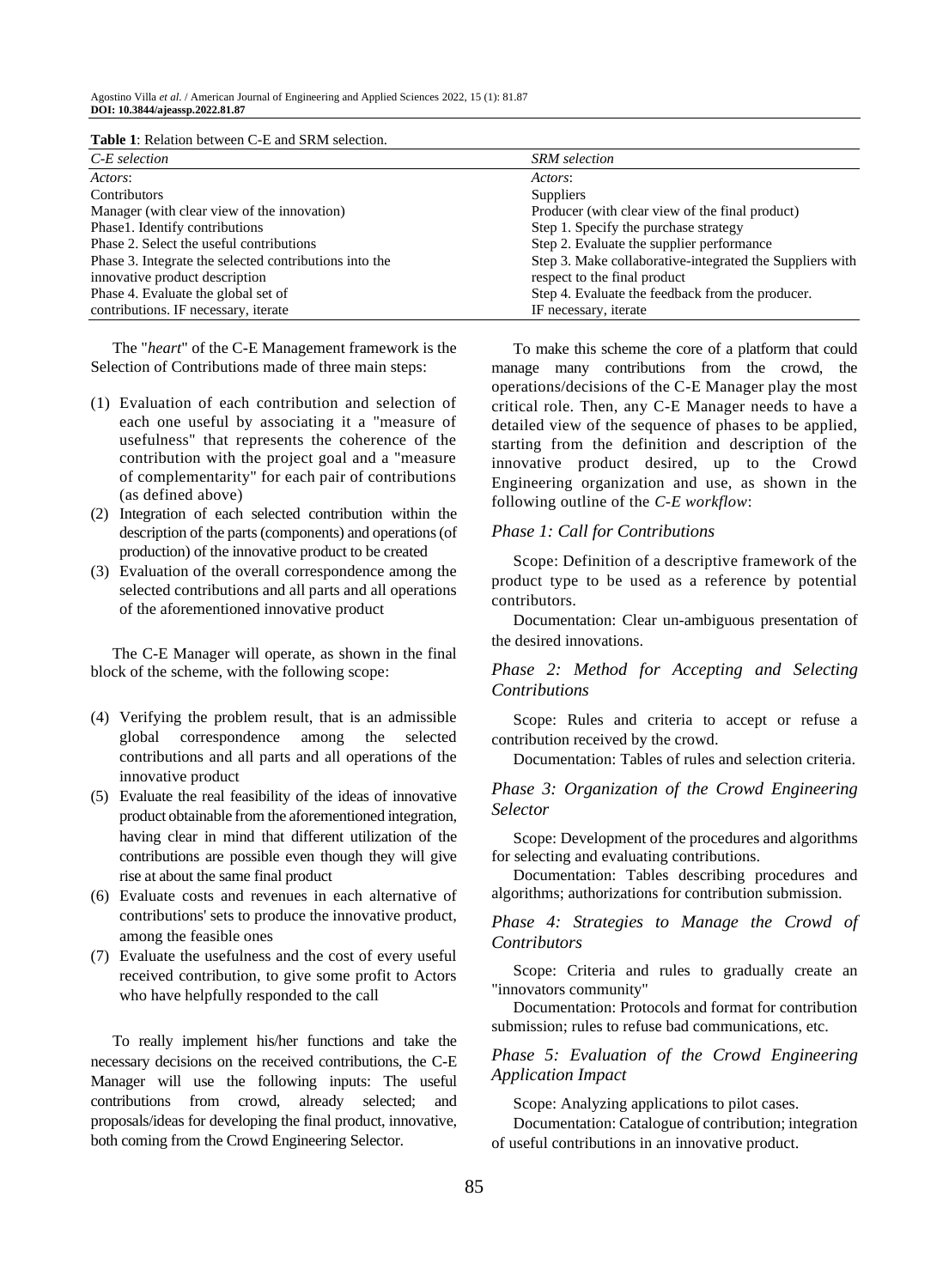## **Conclusion**

NPD in high-tech sectors presents a complex challenge, both for large organizations and for smart companies that want to provide innovative technologies to the large ones.

The C-E approach offers the opportunity to leverage much broader professional ideas and expertise, tapping into swaths of experts, researchers, start-ups, etc. and thus providing a major boost to product innovation. With the ability to integrate NPD activities with a broader base of technical and technological information, C-E represents a disruptive methodology that can reinvigorate the investment capabilities of small and large companies and maximize their ability to create value.

However, the many elements of complexity contained in C-E projects represent a large obstacle that risks drowning the sketched benefits in management inefficiencies. The traditional methods and tools for managing NPD activities are not suited to dealing with C-E problems that involve-in distinct ways and with different intensity-various people and technologies belonging to external organizations. The types of relationships and engagement between actors involved in C-E activities must be based on contractual tools and management methods that are appropriate for this new operating environment.

A key factor in ensuring the effectiveness of operations is the structuring of the entire NPD process into a series of phases for the request and selection of contributions, alternating with phases for the development and consolidation of intermediate results (milestones) of the project. This requires, on the one hand, new organizational models, open and transparent, to safeguard the efforts and the intellectual property of the proposers; on the other hand, there is the need to manage projects characterized by greater ramifications and uncertainties, evaluating the different proposals objectively and selecting the alternatives in a manner consistent with the strategic lines of the project.

Often, the greatest obstacle lies not in defining the strategic direction of the project-the responsibility of the lead firm-but in the difficulty of maintaining it, defining a-priori the specifications to be achieved, the evaluation metrics and the decision-making criteria to be used in selecting proposals.

In this study, the authors have presented a methodological model to deal with this specific selection phases, i.e., those phases in which the leading firm requests participants to formulate different ideas, project proposals, or technological solutions and then selects them in a way that is consistent with the strategic objectives of the project and the stated a-priori decision criteria. In particular, the paper proposes a systematic procedure, derived in analogy with the supply-chain management methods. The key factor of this procedure is the consistency between the specifications to be met, the evaluation criteria and the proposal selection

methods, guaranteed by explicit and transparent communication tools and paths. Through theoretical references and logical considerations presented in support of the proposal, the authors have highlighted criticalities and uncertainties that characterize the decision-making phases, outlining the fundamental aspects that should inspire the criteria to be adopted for the evaluation and selection of proposals.

The decomposition of the entire NPD into alternating phases of selection and actual development is not linear: First, because the phases are not defined statically, but dynamically, as each intermediate milestone is reached. Second, it may take several iterations before a valid outcome is achieved, aligned with the strategic goals of the project. One aspect that is not addressed in this study relates to the incorporation of interim outcome review activities into the project. In traditional methods, the review activity is usually placed towards the end, at the achievement of important milestones. On the contrary, for C-E projects a greater number of design reviews is needed, together with a greater capacity for critical review, preferably delegated to third parties, or to bodies of the leading company not directly involved in the project. While this undoubtedly represents a management burden, on the other hand, the greater number of reviews can be exploited strategically, to assess more carefully the consistency between the strategic objectives and the added value generated by the different options possibly developed in parallel up to given milestones, to ensure the success of the project.

The analysis of different decision-making situations observed within the *PMInnnova Program* led to the consideration that some problematic elements are quite common and can be resolved with more effective communication between the leading company and the participants, aimed at clarifying the objectives and constraints of each intermediate stage for which contributions are sought. However, it has also become apparent that other types of uncertainties and divergences are inherent in the individual behavior of participants, namely environmental and cultural factors related to the different geographic areas to which they belong. These divergences cannot be eliminated but, if they are incompatible with the purposes of the project, they can rather be anticipated and managed in the preselection phase of participants.

## **Acknowledgment**

This research has been developed in the framework of the *PMInnova Program [\(www.pminnova.eu\)](file:///C:/Users/IT%20Department/Downloads/www.pminnova.eu)* - a cooperative program between Politecnico di Torino and Gruppo Banca di Asti-aimed to boost the technological level and interpreuneurship of SMEs.